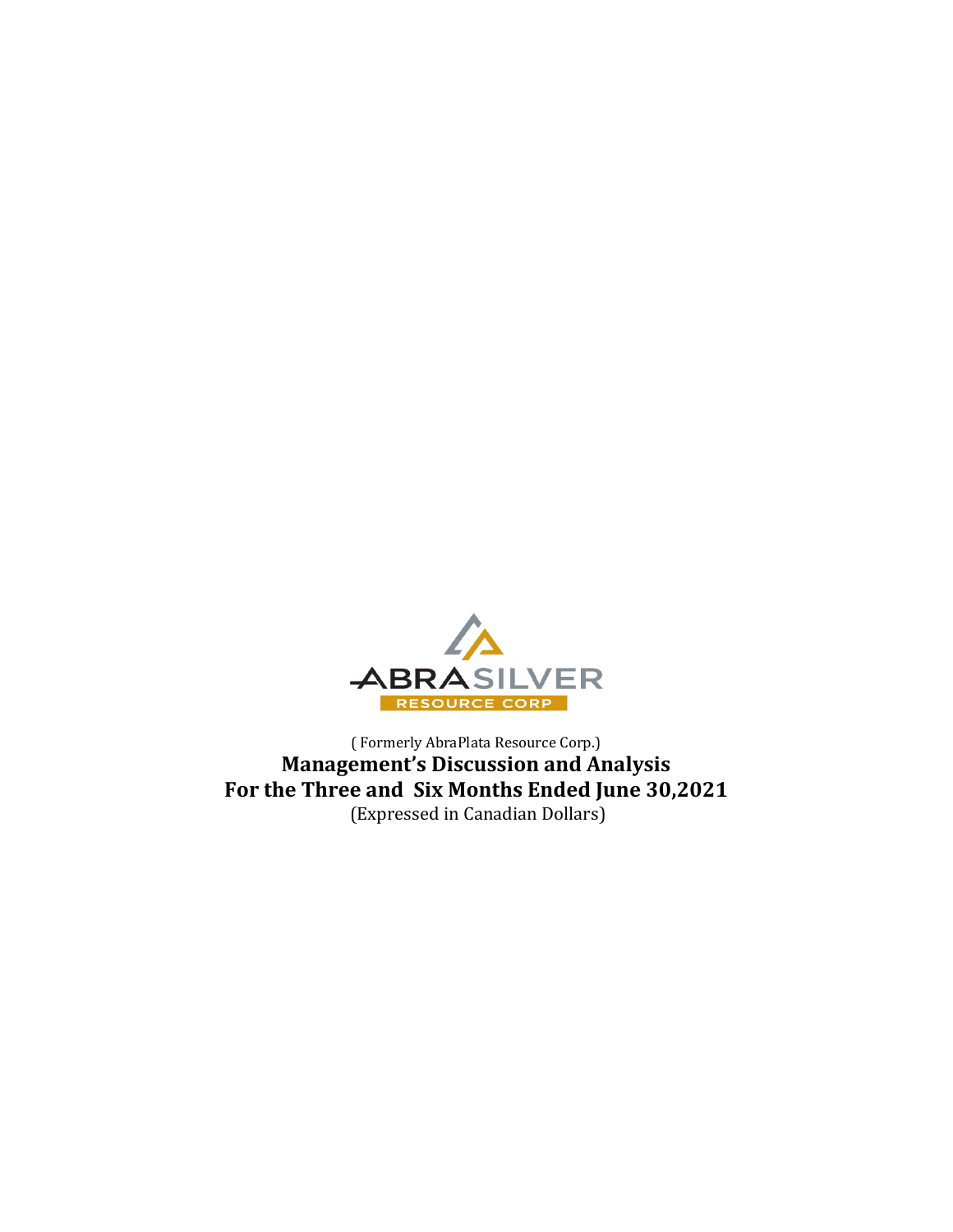## **Introduction**

This Management's Discussion and Analysis ("**interim MD&A**") of the financial condition and results of the operations of AbraSilver Resource Corp. has been prepared to provide material updates to the business operations, liquidity and capital resources of the Corporation since its last management discussion & analysis, being the Management Discussion & Analysis ("**Annual MD&A**") for the fiscal year ended December 31, 2020. This Interim MD&A does not provide a general update to the Annual MD&A, or reflect any non-material events since the date of the Annual MD&A.

This Interim MD&A has been prepared in compliance with the requirements of section 2.2.1 of Form 51- 102F1, in accordance with National Instrument 51- 102 – Continuous Disclosure Obligations. This discussion should be read in conjunction with the Annual MD&A, the audited annual consolidated financial statements of the Company for the years ended December 31, 2020 and December 31, 2019 ("**FY 2020**" and "**FY 2019'**, respectively) and the unaudited condensed interim consolidated financial statements for the three and six months ended June 30, 2021 ("**Q2 2021**"), together with the notes thereto. Results are reported in Canadian dollars, unless otherwise noted. In the opinion of management, all adjustments (which consist only of normal recurring adjustments) considered necessary for a fair presentation have been included. The results for the three and six months ended June 30, 2021 are not necessarily indicative of the results that may be expected for any future period. Information contained herein is presented as of **August 25, 2021** unless otherwise indicated.

The unaudited condensed interim consolidated financial statements for Q2 2021, have been prepared using accounting policies consistent with International Financial Reporting Standards ("**IFRS**") as issued by the International Accounting Standards Board and interpretations of the IFRS Interpretations Committee. The unaudited condensed interim consolidated financial statements have been prepared in accordance with International Standard 34, Interim Financial Reporting.

For the purposes of preparing this Interim MD&A, management, in conjunction with the Board of Directors, considers the materiality of information. Information is considered material if: (i) such information results in, or would reasonably be expected to result in, a significant change in the market price or value of AbraSilver's common shares; or (ii) there is a substantial likelihood that a reasonable investor would consider it important in making an investment decision; or (iii) it would significantly alter the total mix of information available to investors. Management, in conjunction with the Board of Directors, evaluates materiality with reference to all relevant circumstances, including potential market sensitivity.

Further information about the Company and its operations is available on SEDAR at www. abrasilver.com and [www.sedar.com.](http://www.sedar.com/)

## **1. OVERVIEW OF THE COMPANY**

AbraSilver Resource Corp. ("**AbraSilver**" or the "**Company**") is a Canadian-based precious metals exploration company headquartered in Toronto, Canada. The Company was originally incorporated on August 31, 1993 under the Alberta Business Corporations Act. On September 30, 2015, the Company's incorporation jurisdiction was moved to British Columbia. The Company's registered office is located at Suite 550, 220 Bay Street, Toronto, ON, M5J 2W4. The Company's common shares are listed on TSX Venture Exchange ("**TSX-V**", or the "**Exchange**") under the symbol "**ABRA**", and on the OTCQX under the symbol **"ABBRF"**.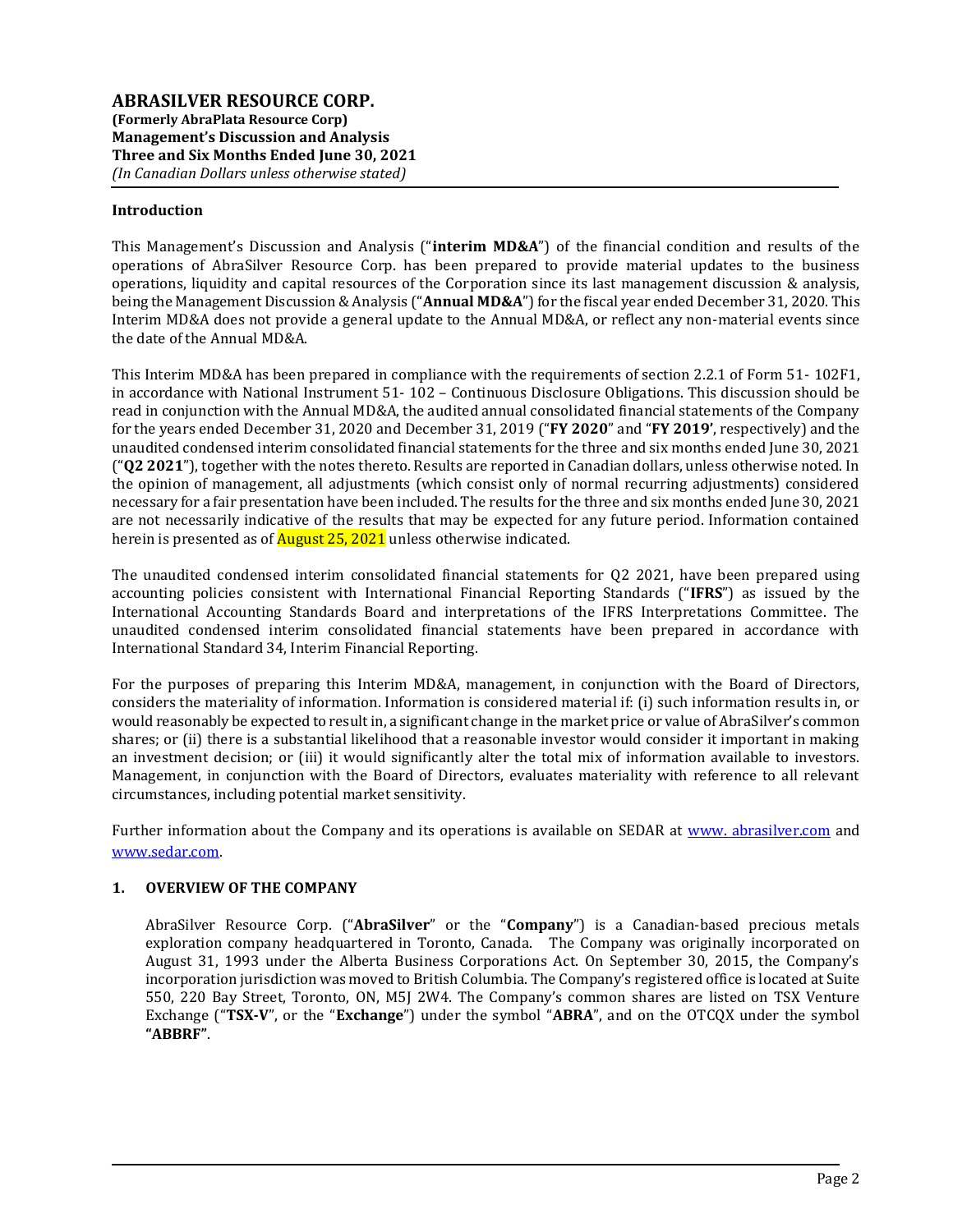# **2. HIGHLIGHTS**

The Company's key events and highlights from April 1, 2021 to the date of this Interim MD&A, include the following:

- At the Diablillos project, the Company announced all remaining assay results from the 15,000-metre, Phase I, diamond drilling program at Oculto. The Phase I drill program was greatly successful resulting in multiple high-grade silver, gold and copper exploration results.
- The Company announced initial assay results from the ongoing Phase II, step-out exploration program, which will consist of a minimum of 10,000-metres, testing multiple targets outside of the Oculto deposit.
- During the quarter ended June 30, 2021 the Company issued 23,892,896 shares after 23,892,896 warrants were exercised at a weighted average exercise price of \$0.27 for net proceeds of \$6,412,202.27
- During the quarter ended June 30,2021 the Company decided not to continue with the Santo Domingo Mayares project, therefore the future commitments were removed, and the Mineral properties interest assets were written off.
- On May 4, 2021 412,000 warrants expired unexercised.
- On May 6, 2021, the Company issued 812,500 shares after 812,500 options were exercised at \$0.065 for net proceeds of \$52,812.50.
- As of August 25, 2021, the Company remains very well-funded with a cash position of approximately \$20.5 million.

## **3. EXPLORATION AND EVALUATION**

## **Diablillos Project**

The Diablillos project covers an area of approximately 79km<sup>2</sup> in the Salta Province of northwestern Argentina and hosts epithermal precious metal mineralization in a number of mineral occurrences. The main deposit is known as Oculto, and this silver-gold deposit is surrounded by various satellite occurrences including the Fantasma Ag-rich zone. To the north of Oculto lies the Cerro Viejo – Cerro Blanco copper-gold mineralized zone and its related Northern Arc of gold-rich occurrences. The Diablillos project was acquired by the Company from SSRM in 2016.

## **Exploration Highlights**

During the quarter ended June 30, 2021 the Company issued several announcements regarding the exploration program, including:

- AbraSilver Announces New Step-Out Exploration Program at Diablillos Silver-Gold Project (news release dated April 01, 2021)
- AbraSilver Reports Additional High-Grade Silver and Gold Intercepts Demonstrating Considerable Extension Potential Northeast of the Known Mineralized Zone (news release dated April 06, 2021)
- AbraSilver Reports Additional Multiple Broad Gold Intercepts Near-Surface at Diablillos Including 19 Metres at 5.06 g/t Gold-Equivalent (news release dated April 20, 2021)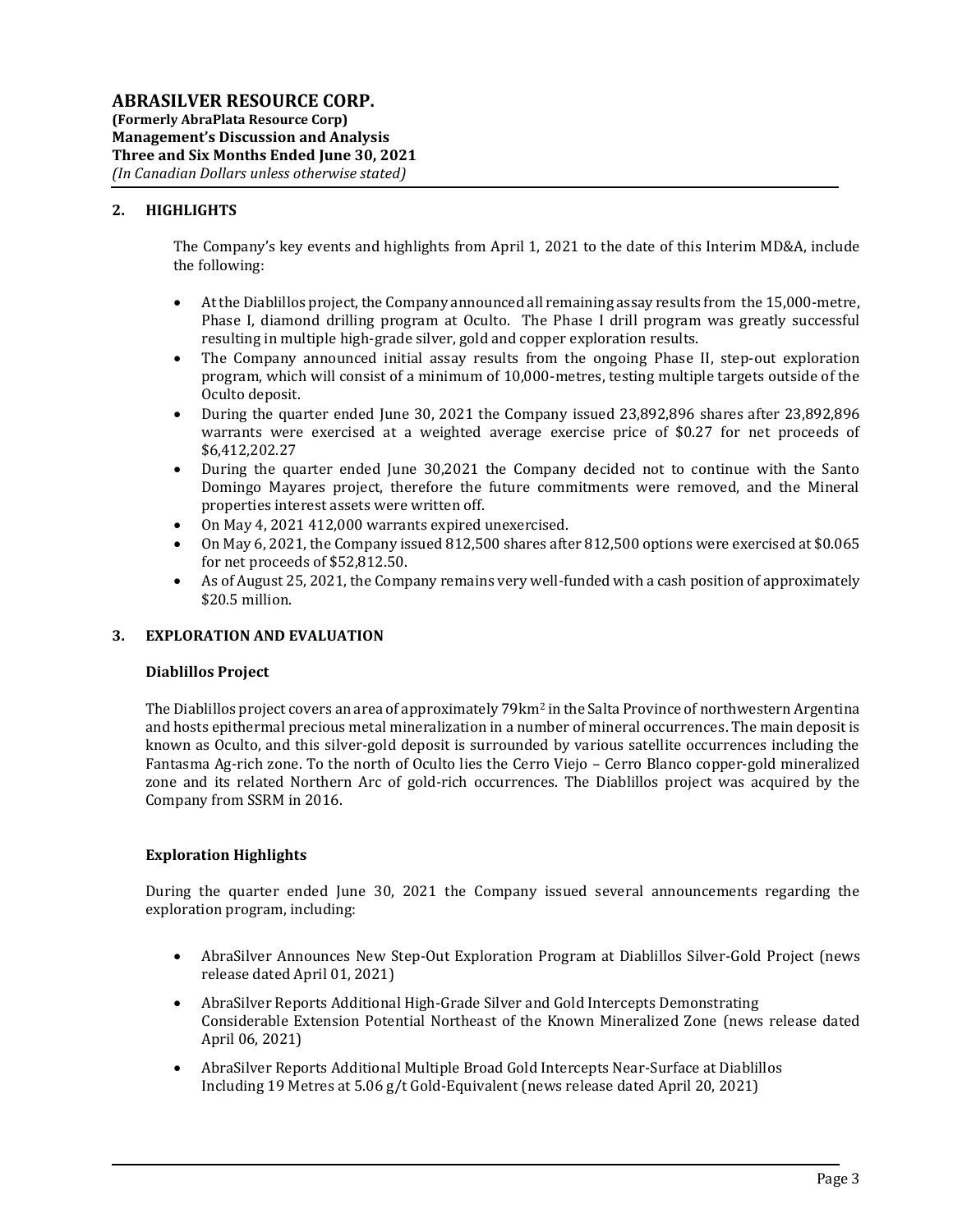## **3. EXPLORATION AND EVALUATION** (continued)

- AbraSilver Reports New High-Grade Silver-Gold Intercepts at Diablillos Including 75 Metres at 335 g/t Silver-Equivalent (4.5 g/t Gold-Equivalent) (news release dated May 03, 2021).
- AbraSilver Reports 104 Metres at 382 g/t Silver-Equivalent (5.1 g/t Gold-Equivalent); Continues to Demonstrate Continuity & Growth Potential of High-Grade Zone (news release dated May 17, 2021).
- AbraSilver Reports Multiple High-Grade Silver & Gold Intercepts Including 82 Metres at 4.1 g/t Gold-Equivalent (305 g/t Silver-Equivalent) (news release dated June 01, 2021).
- AbraSilver Reports Additional Wide, High-Grade Oxide Intercepts With 72 Metres at 3.8 g/t Gold-Equivalent, Including 12 Metres at 11.9 g/t Gold-Equivalent (news release dated June 15, 2021).

All results from the Phase I drill program will be incorporated in an updated resource estimate for the Oculto zone which will be announced in Q3-2021, followed by an updated preliminary economic assessment ("PEA") in Q4-2021.

## **Outlook 2021**

On April 1, 2021, the Company announced plans for its upcoming Phase II exploration program, which will consist of an additional 10,000 metres of diamond drilling. The Phase II drill program will focus on the following priority targets:

- Oculto Northeast extension: Several previous drill holes in the Oculto Northeast zone intersected substantial gold values, which are not included in the current resource. It is expected that the Whittle Pit on the main Oculto deposit could be expanded in this direction to incorporate additional highgrade resources.
- Laderas Zone: The Laderas Zone is located approximately 500 metres north of Oculto deposit on the Diablilllos property. Previous shallow drilling at Laderas intersected significant gold and copper intercepts over broad widths.
- The Northern Arc: The Northern Arc contains a cluster of prospects that lies approximately three to four kilometres north-northeast of the centre of the Oculto deposit. All have near surface, high grade gold intercepts in epithermal mineralisation similar in style to Oculto, with potential for shallow resources that could be trucked to a future treatment plant at Oculto. The Cerro Viejo area shows potential for porphyry mineralization.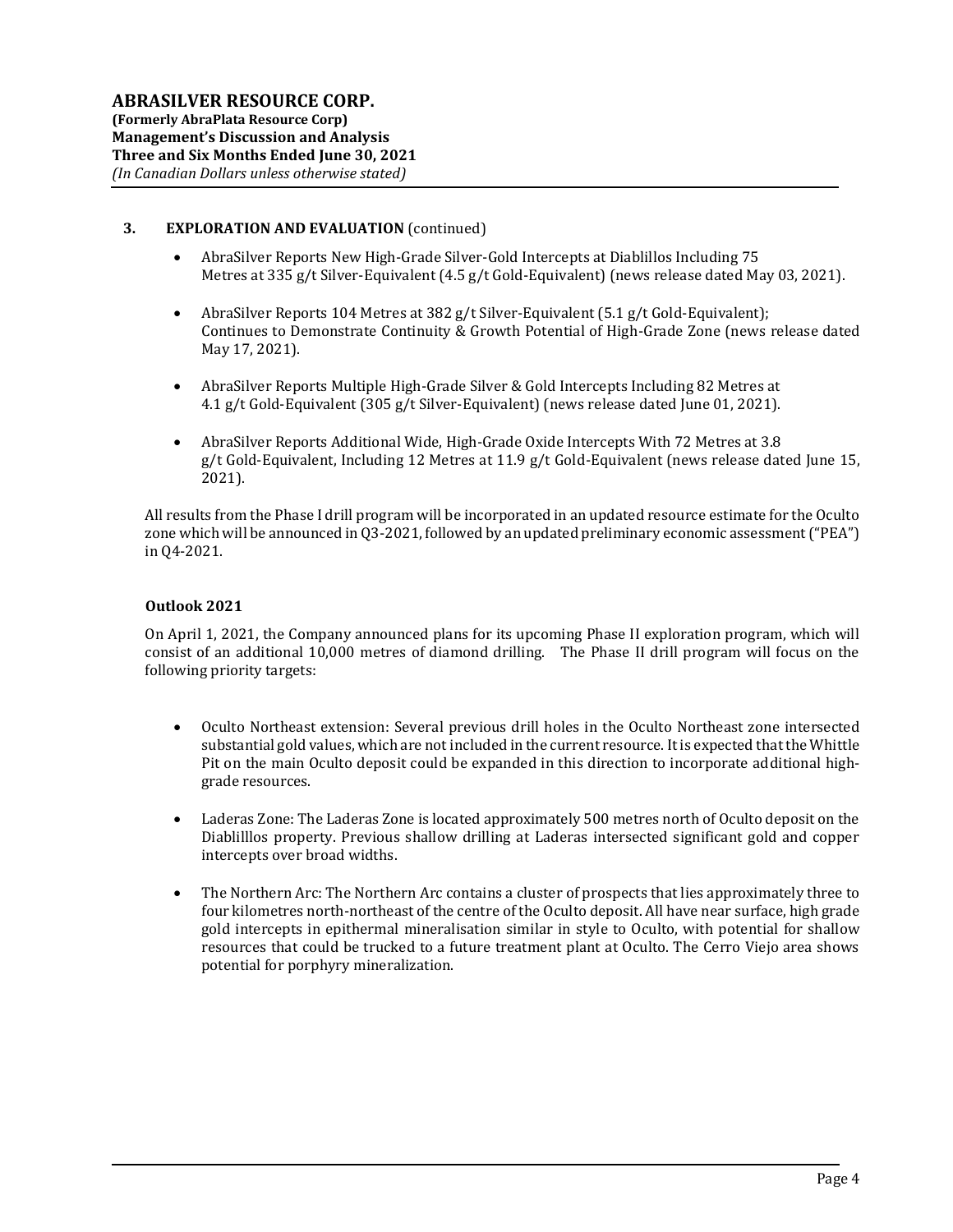#### **4. SELECTED QUARTERLY INFORMATION**

Below is a summary of information for the eight most recent quarters:

| <b>Quarter Ended</b>                                                                                                                                   | Net income<br>(loss) for the<br>period                                                                                                                              | <b>Earnings (loss)</b><br>per share - basic<br>& diluted                                                                     | <b>Total assets</b>                                                                                                                                         |  |  |
|--------------------------------------------------------------------------------------------------------------------------------------------------------|---------------------------------------------------------------------------------------------------------------------------------------------------------------------|------------------------------------------------------------------------------------------------------------------------------|-------------------------------------------------------------------------------------------------------------------------------------------------------------|--|--|
| June 30,2021<br>March 31,2021<br>December 31, 2020<br>September 30, 2020<br>June 30, 2020<br>March 31, 2020<br>December 31, 2019<br>September 30, 2019 | \$<br>(4,021,394)<br>\$<br>(2,646,845)<br>\$<br>(1,391,776)<br>\$<br>(2, 124, 439)<br>\$<br>(948, 528)<br>\$<br>(1,227,637)<br>\$<br>(960, 223)<br>\$<br>(160, 317) | (0.02)<br>\$<br>(0.01)<br>\$<br>(0.01)<br>\$<br>\$<br>(0.01)<br>\$<br>(0.00)<br>\$<br>(0.00)<br>(0.00)<br>\$<br>\$<br>(0.02) | 39,167,151<br>\$<br>\$<br>35,136,329<br>\$<br>34,194,092<br>\$<br>40,958,169<br>\$<br>12,000,275<br>\$<br>11,645,117<br>\$<br>12,612,143<br>\$<br>6,226,107 |  |  |

#### **5. RESULTS OF OPERATIONS**

The operating results of junior mining companies can fluctuate significantly from period to period. The Company is in the exploration stage and has no revenue from operations.

Three months ended June 30, 2021 ("**Q2 2021**") is compared to the three months ended June 30, 2020 ("**Q2 2020**").

During Q2 2021 the net loss increased by \$3,072,866 to \$4,021,394 compared to the net loss recorded during Q2 2020 due mainly to the following:

- Evaluation and exploration expenses were \$3,316,075 during Q2 2021 compared to \$495,912 for Q2 2020, an increase of \$2,820,163 due to the ongoing drill program that commenced in late November 2019 at the Diablillos project.
- Share based compensation increased by \$530,502 during Q2 2021 compared to Q2 2020 due to the 3,1567,500 options and 4,815,000 RSUs granted to Directors, Officers and Consultants.
- Office and Administrative expenses increased by \$201,572 during Q2 2021 compared to Q2 2020 due to the expansion of corporate activities increasing the bank and broker fees.
- Consulting fees increased by \$132,680 during Q2 2021 compared to Q2 2020 mainly due to the expansion of the exploration and evaluation activities.
- Professional fees increased by \$132,680 during Q2 2021 compared to Q2 2020 mainly due to the expansion of the Corporate Activities.
- Salary, benefits and director fees expense increased by \$46,610 during Q2 2021 compared to Q2 2020 due to the expansion of corporate activities.
- Investor Relations expenses increased by \$68,790 during Q2 2021compared with Q2 2020 due to the expansion of financing and promotion activities.
- Gain on Sale of marketable securities increased by \$1,320,838 during Q2 2021 compared with Q2 2020 in connection with the transfer in equity instruments to the Argentinian subsidiaries as part of a process used to transfer money to Argentina and convert it into Argentina Pesos at a more favourable exchange rate than the official exchange rate.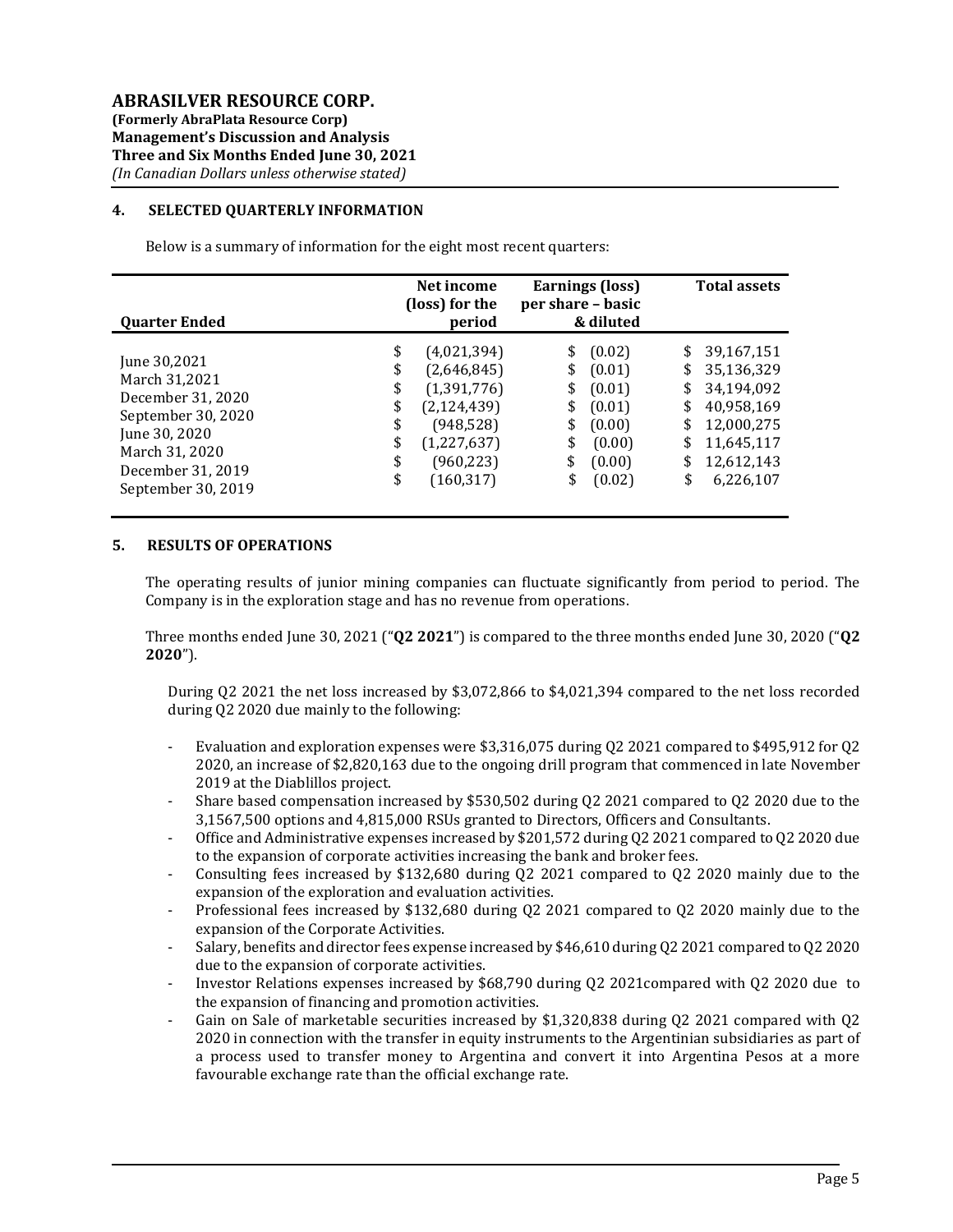## **5. RESULTS OF OPERATIONS** (continued)

Six months ended June 30, 2021 ("**YTD 2021**") is compared to the Six months ended June 30, 2020 ("**YTD 2020**").

During YTD 2021 the net loss increased by \$4,492,074 to \$6,668,239 compared to the net loss recorded during YTD 2020 due mainly to the following:

- Evaluation and exploration expenses were \$5,674,615 during YTD 2021 compared to \$904,301 for YTD 2020, an increase of \$4,770,314 due to the ongoing drill program that commenced in late November 2019 at the Diablillos project.
- Share based compensation increased by \$799,325 during YTD 2021 compared to YTD 2020 due to the 3,1567,500 options and 4,815,000 RSUs granted to Directors, Officers and Consultants.
- Office and Administrative expenses increased by \$293,226 during YTD 2021 compared to YTD 2020 due to the expansion of corporate activities increasing the bank and broker fees.
- Professional fees increased by \$112,980 during YTD2 2021 compared to YTD 2020 mainly due to the expansion of the Corporate Activities.
- Salary, benefits and director fees expense increased by \$90,079 during YTD 2021 compared to YTD 2020 due to the expansion of corporate activities.
- Gain on Sale of marketable securities increased by \$2,374,114 during YTD 2021 compared with YTD 2020 in connection with the transfer in equity instruments to the Argentinian subsidiaries as part of a process used to transfer money to Argentina and convert it into Argentina Pesos at a more favourable exchange rate than the official exchange rate.

#### **6. FINANCIAL INSTRUMENTS**

Financial assets and liabilities are recognized when the Company becomes a party to the contractual provisions of the instrument. Financial assets are derecognized when the rights to receive cash flows from the assets have expired or have been transferred and the Company has transferred substantially all risks and rewards of ownership.

IFRS 9 requires financial assets to be classified into three measurement categories on initial recognition: those measured at fair value through profit and loss, those measured at fair value through other comprehensive loss and those measured at amortized cost. Measurement and classification of financial assets is dependent on the Company's business model for managing the financial assets and the contractual cash flow characteristics of the financial asset.

The Company's financial instruments as of June 30, 2021 and December 31, 2020 are as follows:

|                                          | June 30, 2021 |            | December 31, 2020 |
|------------------------------------------|---------------|------------|-------------------|
| <b>Financial assets</b>                  |               |            |                   |
| Cash and Cash equivalents                | \$            | 21,189,685 | \$<br>17,087,494  |
| Receivable                               |               | 159,080    | 211,218           |
| <b>Total financial assets</b>            | \$            | 21,348,765 | \$<br>17,298,712  |
|                                          |               |            |                   |
| <b>Financial liabilities</b>             |               |            |                   |
| Accounts payable and accrued liabilities | \$            | 244,774    | \$<br>530,438     |
| Lease liabilities                        | \$            | 14,807     | \$<br>53,706      |
| <b>Total financial liabilities</b>       | \$            | 259,581    | \$<br>584,144     |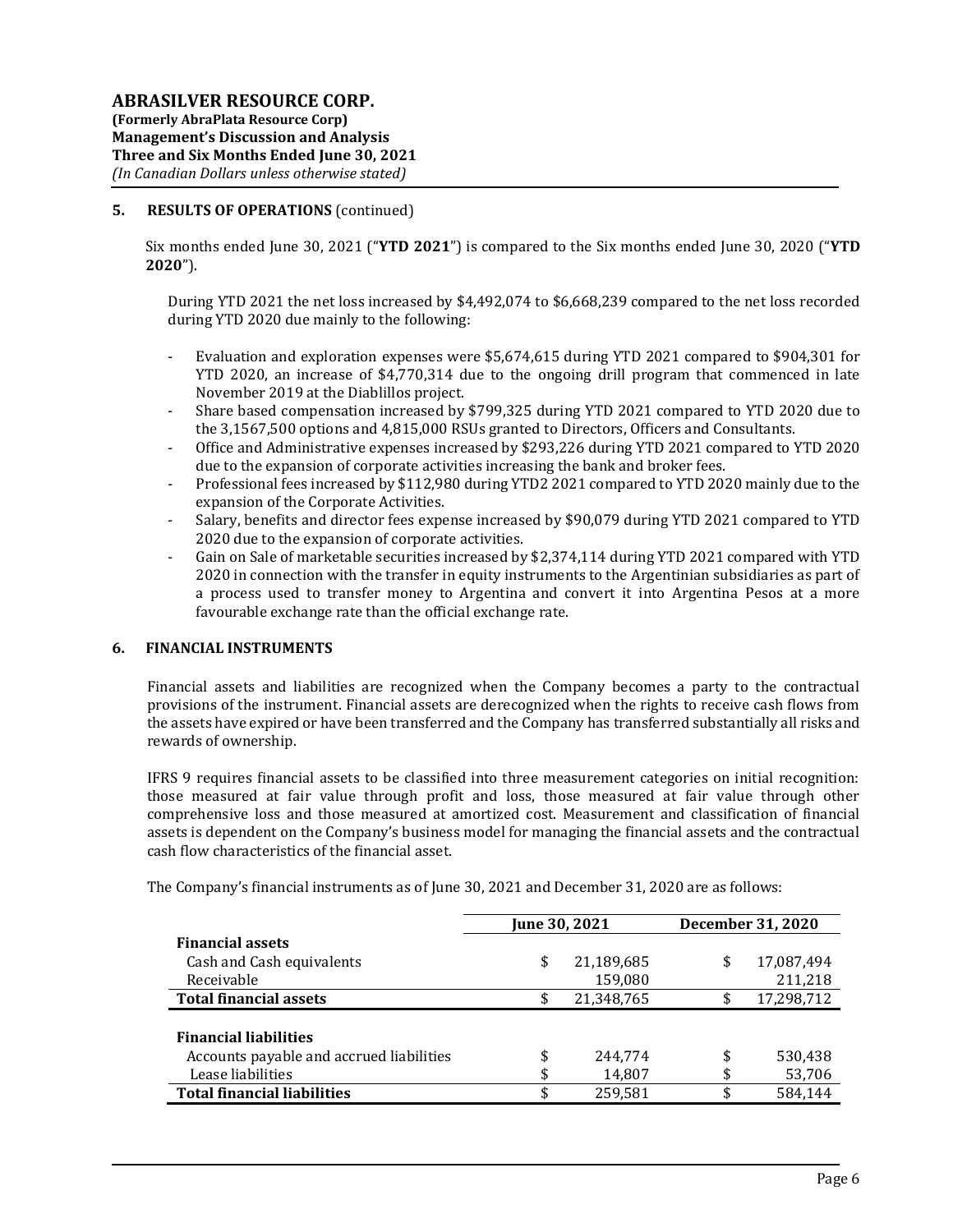## **6. FINANCIAL INSTRUMENTS** (continued)

Additional financial instruments disclosure, including an analysis of risks associated with financial instruments, is contained in Note 5 of the Company's condensed interim consolidated financial statements for the three and nine months ended June 30, 2021 and 2020

## **7. LIQUIDITY AND CAPITAL RESOURCES**

#### **(a) Liquidity**

The Company's working capital as of June 30, 2021 was \$21,176,816 as compared to working capital of \$16,815,632 on December 31, 2020. Included in working capital was cash and cash equivalents of \$21,189,685 (December 31, 2020 - \$17,087,984).

Except as disclosed, the Company does not know of any trends, demands, commitments, events or uncertainties that will result in, or that are reasonably likely to result in, its liquidity either materially increasing or decreasing at present or in the foreseeable future. Material increases or decreases in liquidity are substantially determined by the success or failure of the Company's exploration programs and the Company's ability to raise additional capital as required.

The Company is not now and does not expect in the future, to be engaged in currency hedging to offset any risk of currency fluctuations.

#### **(b) Capital Resources**

The Company's focus for the recently completed fiscal period and going forward is the advancement and development of its exploration projects. The major expenses that will be incurred by the Company in the next twelve months will be costs associated with its exploration activities and general and administrative activities. The Company believe its current working capital is sufficient to maintain its core operations for the next twelve months, and additional funding will be required by the Company to complete its strategic and long-term objectives.

The Company depends on external financing to fund its activities and there can be no guarantee that external financing will be available at terms acceptable to the Company. The Company will be relying on further equity financing, debt financing, strategic partnerships or joint-venture partnerships as the most likely source of funds for the advancement of the Company's exploration assets to a resource delineation or feasibility stage. In the future the Company may also receive additional funds through the exercise of stock options and warrants. If adequate funds are not available when required, the Company may, based on the Company's cash position, delay, scale back or eliminate various programs.

There can be no assurance that the Company will have sufficient financing to meet its future capital requirements or that future additional financing will be available to the Company at acceptable terms.

#### **(c) Off-Balance Sheet Arrangements**

The Company has no off-balance sheet arrangements other than those disclosed under Mineral Interests.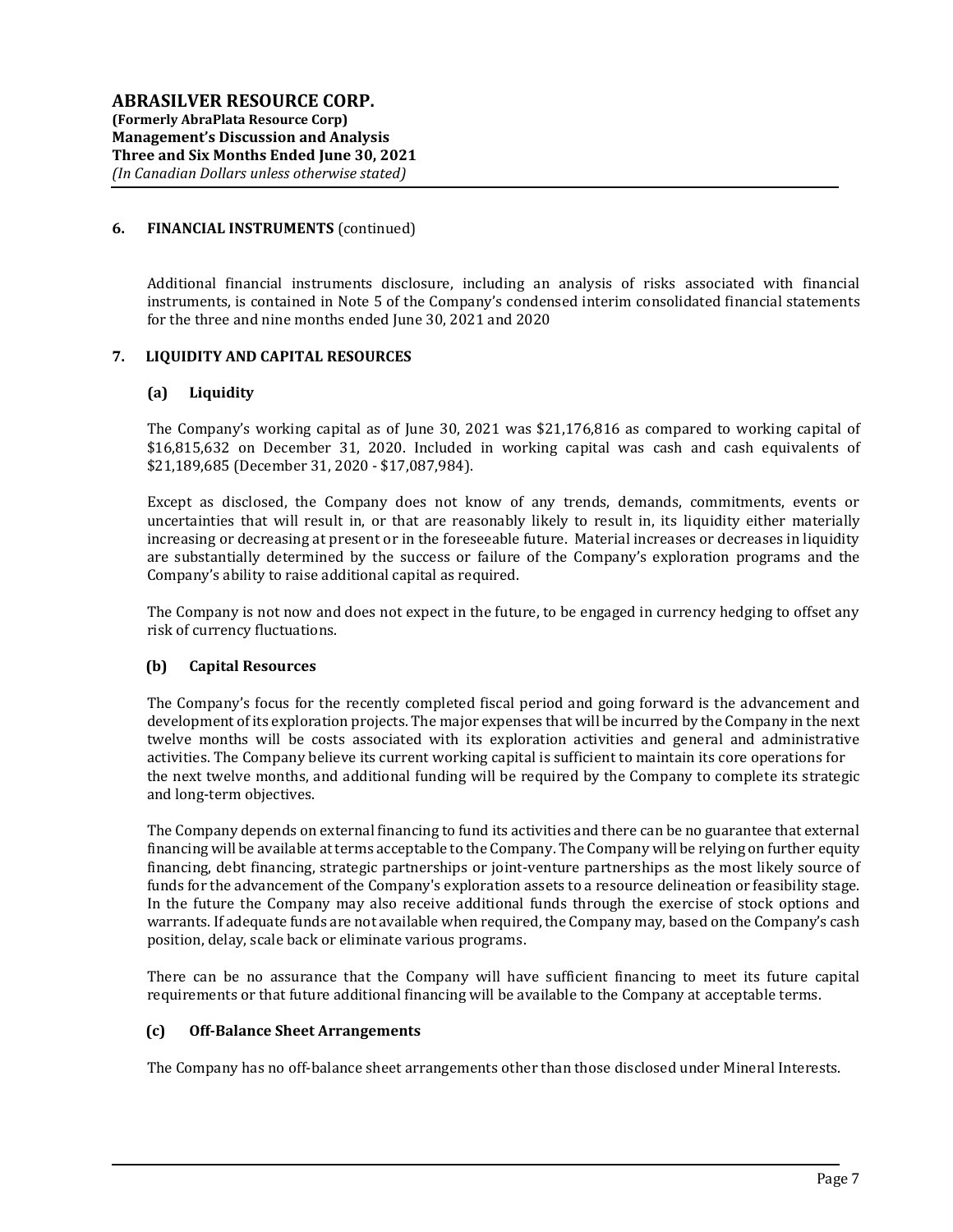# **7. LIQUIDITY AND CAPITAL RESOURCES** (continued)

#### **d) Commitments**

As at June 30, 2021, the Company has mineral interest commitments at its Diablillos and La Coipita projects in the form of option payments, although as at the current date the Company had the commitments shown in the table below, some of these commitments could be reduced, deferred or eliminated pending the outcome of the strategic review. The Company also has operating expenses in Buenos Aires, Santiago de Chile and Toronto.

|                                                | 2021          | 2022      | 2023      | 2024           | After 2024   |
|------------------------------------------------|---------------|-----------|-----------|----------------|--------------|
| <b>Mineral interest</b><br>commitments         |               |           |           |                |              |
| <b>Diablillos</b>                              | 80,269        | 160,537   | 1,234,900 |                | 10,089,133   |
| La Coipita                                     | 123,490       | 246,890   | 493,960   | 1,234,900      | 3,087,250    |
| Total mineral interest<br>commitments          | 203,759       | 407,517   | 1,728,860 | 1,234,900      | 13,176,393   |
| Minimum office rental<br>payments in Argentina | 8,891         | 17,783    | 11,855    |                |              |
| Minimum office rental<br>payments in Canada    | 6.084         |           |           |                |              |
| <b>Total commitments</b>                       | \$<br>218,734 | \$425,300 | 1,740,715 | 1.234.900<br>S | \$13,176,383 |

## **8. RELATED PARTY TRANSACTIONS**

Key management personnel include the members of the Board of Directors and officers of the Company, who have the authority and responsibility for planning, directing and controlling the activities of the Company. Amounts paid and accrued to directors, former director, officers and companies in which directors and officers are shareholders or partners are as follows:

|                                      | Three months ended<br>June $30$ . |    |         | Six months ended<br>June 30, |            |                         |
|--------------------------------------|-----------------------------------|----|---------|------------------------------|------------|-------------------------|
|                                      | 2021                              |    | 2020    |                              | 2021       | 2020                    |
| Salaries, benefits and director fees | \$<br>138,720                     | \$ | 92,500  | \$                           | 277,500 \$ | 185,000                 |
| Administration                       | $\overline{\phantom{a}}$          |    | 10,000  |                              |            | 25,000                  |
| Consulting fees                      | 7,500                             |    | 7,500   |                              | 15.000     | 25,000                  |
| Professional fee                     | 31,377                            |    | 15,086  |                              | 67,899     | 56,228                  |
| Share-based payments                 | 406,057                           |    | 41,705  |                              | 761,837    | 156,951                 |
|                                      | 166,791                           |    | 166.791 |                              |            | $$1,122,236$ $$448,179$ |

As of June 30, 2021, \$2,500 (December 31, 2020 – \$70,000) was payable to directors, officers and companies in which directors and officers are shareholders or partners of the Company. These amounts are unsecured, non-interest bearing and have no specific terms of repayment.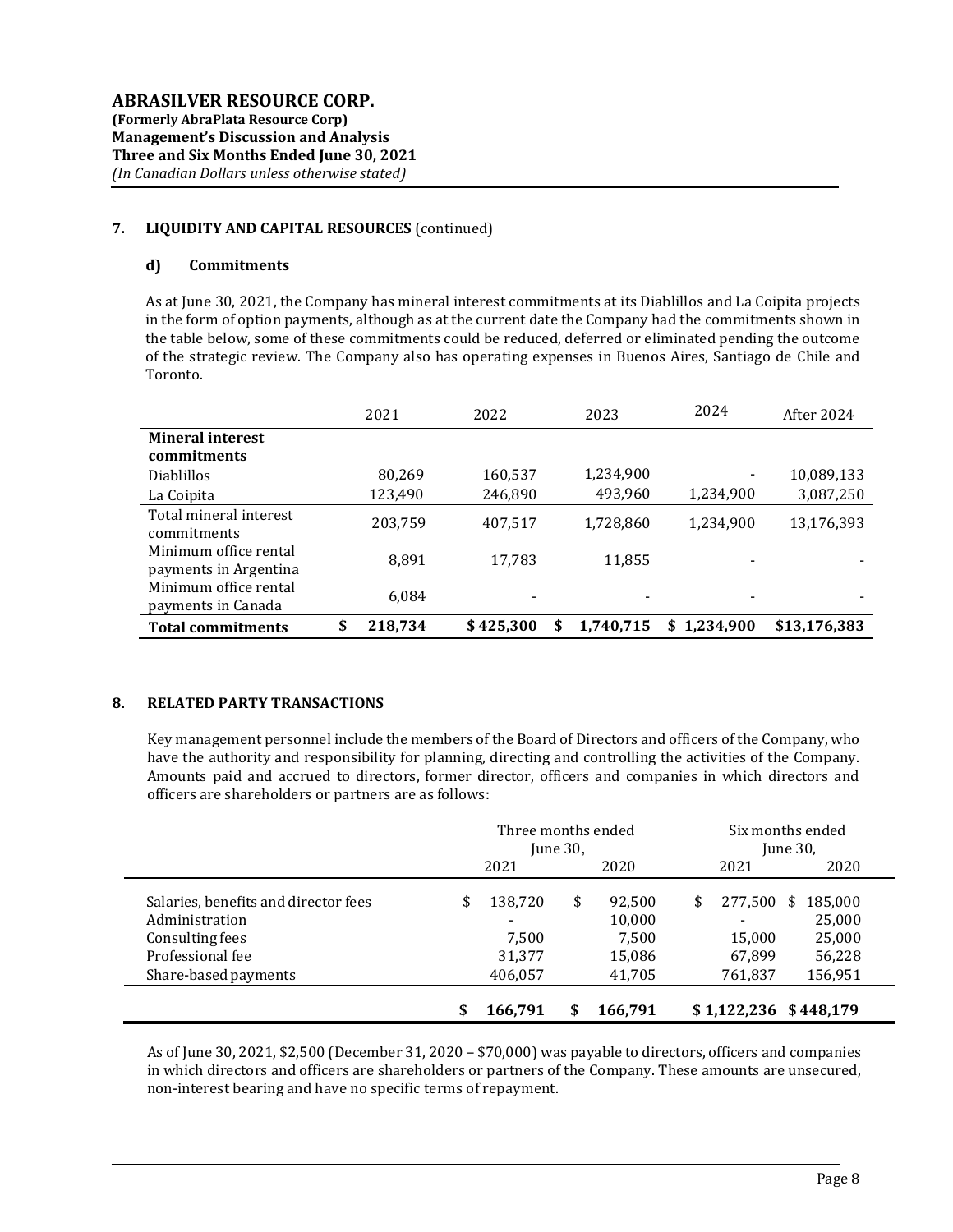## **9. OUTSTANDING SHARE DATA**

The Company is authorized to issue an unlimited number of common shares without par value. As of August 25, 2021, the Company has 453,960,634 common shares issued and outstanding.

| Number of warrants | Exercise Price | <b>Expiry Date</b> |  |
|--------------------|----------------|--------------------|--|
| 16,350,000         | \$<br>0.10     | October 31, 2021   |  |
| 37,822,760         | \$<br>0.17     | July 09, 2022      |  |
| 30,916,583         | \$<br>0.40     | September 01, 2022 |  |
| 3,645,834          | \$<br>0.27     | September 01, 2022 |  |
| 24,441,838         | \$<br>0.27     | April 26, 2023     |  |
| 20,325,000         | \$<br>0.15     | May 14, 2023       |  |
| 5,890,000          | \$<br>0.10     | April 8, 2024      |  |
| 2,150,000          | \$<br>0.10     | April 18, 2024     |  |

As of August 25, 2021, the Company has 141,542,015 warrants outstanding:

As of August 25, 2021, the Company has:

- 20,745,000 share purchase options outstanding with the weighted average exercise price of \$0.142; 15,501,250 of which are exercisable with the weighted average exercise price of \$0.113.
- 4,815,000 restricted shares units with a weighted average exercise price of \$0.39; Nil of which are exercisable.

#### **10. RISKS AND UNCERTAINTIES**

The Company's exploration activities and related results are subject to a number of different risks at any given time. These factors, include but are not limited to disclosure regarding: uncertainty due to COVID-19, receiving required permits in Argentina, exploration results, additional financing, project delay, titles to properties, price fluctuations and share price volatility, operating hazards, insurable risks and limitations of insurance, management, foreign country and regulatory requirements, currency fluctuations and environmental regulations risks. Exploration for mineral resources involves a high degree of risk.

The cost of conducting programs may be substantial and the likelihood of success is difficult to assess. The Company seeks to counter this risk as far as possible by selecting exploration areas on the basis of their recognized geological potential to host economic deposits.

A summary of the Company's financial instruments risk exposure was provided in Note 6 of the Company's consolidated financial statement for the year ended December 31, 2020 and in the Annual MD&A for the fiscal year ended December 31, 2020.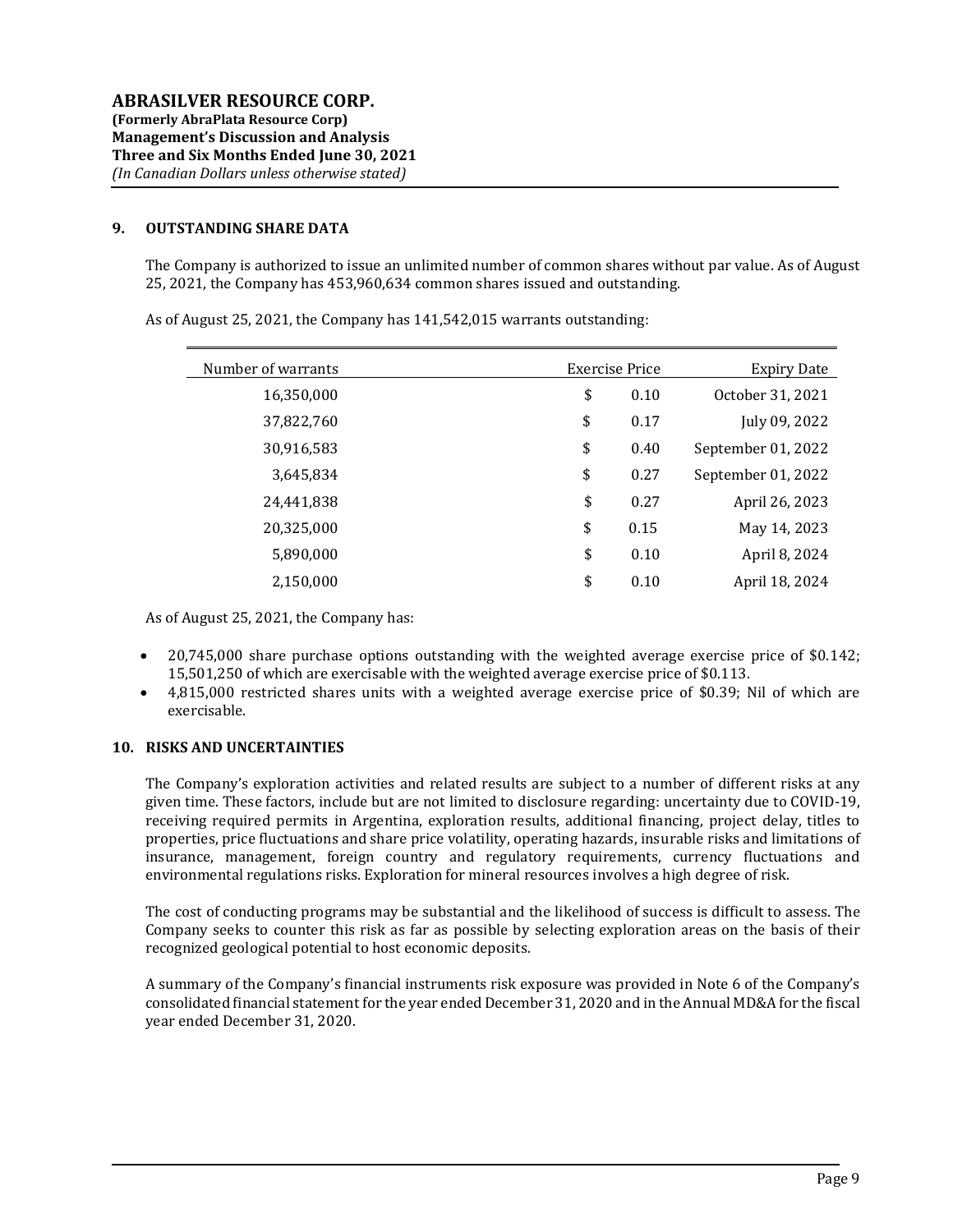## **11. FORWARD LOOKING STATEMENTS**

Certain of the statements made and information contained herein are considered "forward-looking information" within the meaning of the British Columbia Securities Act. These statements relate to future events or the Company's future performance. All statements, other than statements of historical fact, may be forward-looking statements. Forward-looking statements are often, but not always, identified by the use of words such as "seek", "anticipate", "plan", "continue", "estimate", "expect", "may", "will", "project", "predict", "propose", "potential", "targeting", "intend", "could", "might", "should", "believe" and similar expressions. These statements involve known and unknown risks, uncertainties and other factors that may cause actual results or events to differ materially from those anticipated in such forward-looking statements.

The Company believes that the expectations reflected in those forward-looking statements are reasonable but no assurance can be given that these expectations will prove to be correct and such forward-looking statements included in this Interim MD&A should not be unduly relied upon by investors as actual results may vary. These statements speak only as of the date of this Interim MD&A and are expressly qualified, in their entirety, by this cautionary statement.

In particular, this Interim MD&A contains forward-looking statements, pertaining to the following: capital expenditure programs, development of resources, treatment under governmental and taxation regimes, expectations regarding the Company's ability to raise capital, expenditures to be made by the Company on its properties and work plans to be conducted by the Company. With respect to forward-looking statements

listed above and contained in the Interim MD&A, the Company has made assumptions regarding, among other things:

- the impact of currency fluctuations in Argentina and Chile;
- the impact of increasing competition in gold, silver and copper business;
- unpredictable changes to the market prices for gold, silver and copper;
- exploration and development costs for its properties;
- availability of additional financing or joint-venture partners;
- anticipated results of exploration activities; and
- the Company's ability to obtain additional financing on satisfactory terms.

The Company's actual results could differ materially from those anticipated in these forward-looking statements as a result of the risk factors set forth above and elsewhere in this Interim MD&A including, uncertainty due to COVID-19, uncertainties relating to receiving mining and exploration permits in Argentina; volatility in the market price for minerals; uncertainties associated with estimating resources; geological, technical, drilling and processing problems; liabilities and risks, including environmental liabilities and risks, inherent in mineral exploration; fluctuations in currencies and interest rates; incorrect assessments of the value of acquisitions; unanticipated results of exploration activities; competition for, amongst other things, capital, undeveloped lands and skilled personnel; lack of availability of additional financing and/or joint venture partners and unpredictable weather conditions.

Investors should not place undue reliance on forward-looking statements as the plans, intentions or expectations upon which they are based might not occur. Readers are cautioned that the foregoing lists of factors are not exhaustive. The forward-looking statements contained in this MD&A are expressly qualified by this cautionary statement. The Company does not undertake any obligation to update or revise any forward-looking statements, whether as a result of new information, future events or otherwise, unless required by law.